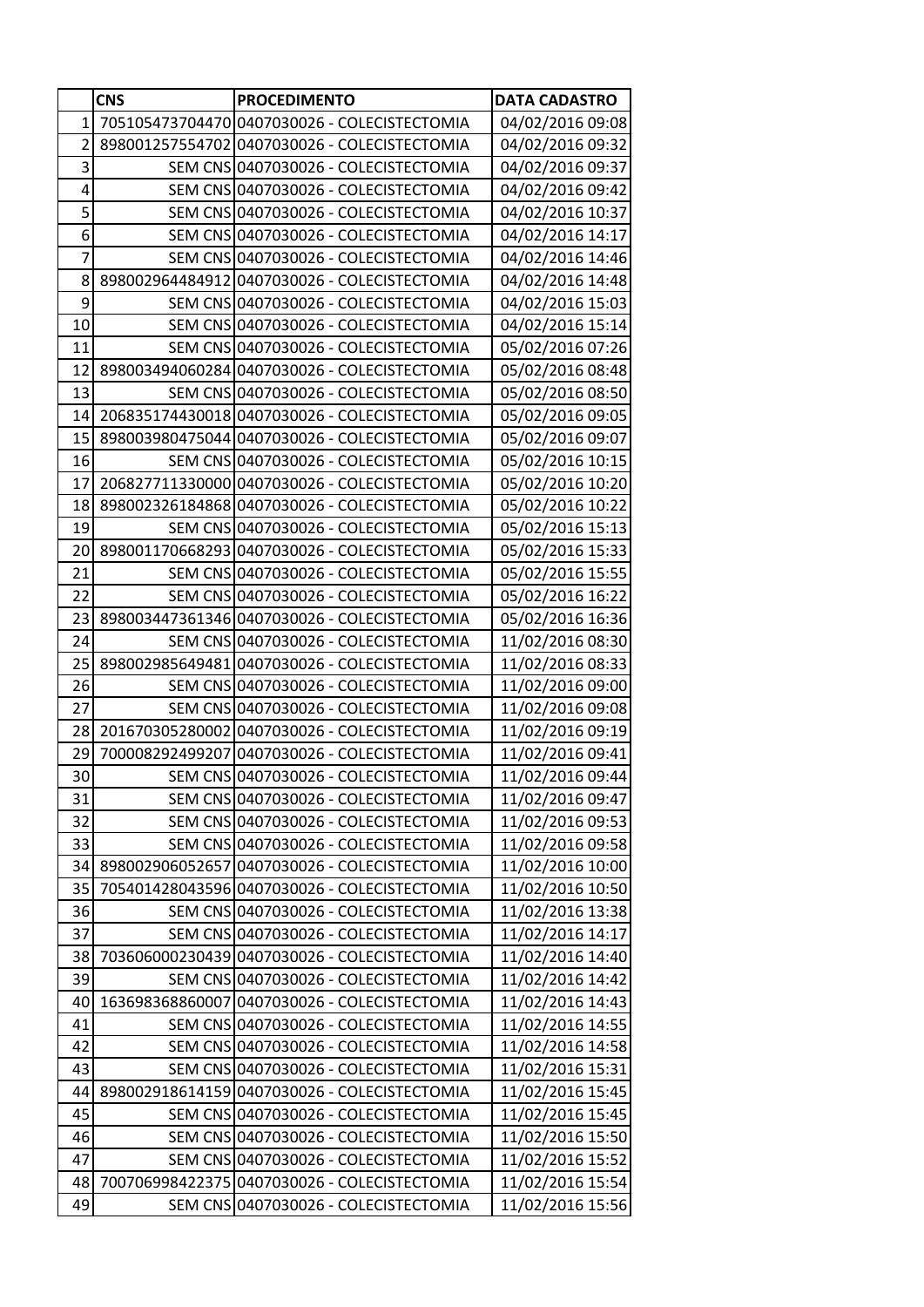| 50 |                 | SEM CNS 0407030026 - COLECISTECTOMIA         | 11/02/2016 15:57 |
|----|-----------------|----------------------------------------------|------------------|
| 51 |                 | 706705514287316 0407030026 - COLECISTECTOMIA | 11/02/2016 16:19 |
| 52 |                 | SEM CNS 0407030026 - COLECISTECTOMIA         | 12/02/2016 10:26 |
| 53 |                 | SEM CNS 0407030026 - COLECISTECTOMIA         | 12/02/2016 13:25 |
| 54 |                 | 898001168593923 0407030026 - COLECISTECTOMIA | 12/02/2016 13:43 |
| 55 |                 | SEM CNS 0407030026 - COLECISTECTOMIA         | 12/02/2016 14:45 |
| 56 |                 | 200842069470003 0407030026 - COLECISTECTOMIA | 12/02/2016 15:25 |
| 57 |                 | SEM CNS 0407030026 - COLECISTECTOMIA         | 12/02/2016 15:30 |
| 58 |                 | SEM CNS 0407030026 - COLECISTECTOMIA         | 12/02/2016 15:31 |
| 59 |                 | SEM CNS 0407030026 - COLECISTECTOMIA         | 12/02/2016 16:05 |
| 60 |                 | SEM CNS 0407030026 - COLECISTECTOMIA         | 12/02/2016 16:08 |
| 61 |                 | 898002968788673 0407030026 - COLECISTECTOMIA | 12/02/2016 16:18 |
| 62 |                 | SEM CNS 0407030026 - COLECISTECTOMIA         | 12/02/2016 16:29 |
| 63 |                 | SEM CNS 0407030026 - COLECISTECTOMIA         | 12/02/2016 16:47 |
| 64 |                 | SEM CNS 0407030026 - COLECISTECTOMIA         | 15/02/2016 08:01 |
| 65 |                 | SEM CNS 0407030026 - COLECISTECTOMIA         | 15/02/2016 08:09 |
| 66 |                 | 708009821667325 0407030026 - COLECISTECTOMIA | 15/02/2016 08:14 |
| 67 |                 | SEM CNS 0407030026 - COLECISTECTOMIA         | 15/02/2016 08:15 |
| 68 |                 | 706003331906143 0407030026 - COLECISTECTOMIA | 15/02/2016 08:20 |
| 69 |                 | 206615374920002 0407030026 - COLECISTECTOMIA | 15/02/2016 08:27 |
| 70 |                 | SEM CNS 0407030026 - COLECISTECTOMIA         | 15/02/2016 08:45 |
| 71 |                 | 704507396742814 0407030026 - COLECISTECTOMIA | 15/02/2016 08:53 |
| 72 |                 | SEM CNS 0407030026 - COLECISTECTOMIA         | 15/02/2016 08:58 |
| 73 |                 | SEM CNS 0407030026 - COLECISTECTOMIA         | 15/02/2016 09:40 |
| 74 |                 | SEM CNS 0407030026 - COLECISTECTOMIA         | 15/02/2016 09:43 |
| 75 |                 | SEM CNS 0407030026 - COLECISTECTOMIA         | 15/02/2016 09:44 |
| 76 |                 | 705601498976417 0407030026 - COLECISTECTOMIA | 15/02/2016 10:42 |
| 77 |                 | SEM CNS 0407030026 - COLECISTECTOMIA         | 15/02/2016 10:46 |
| 78 |                 | SEM CNS 0407030026 - COLECISTECTOMIA         | 15/02/2016 13:19 |
| 79 |                 | 708108503297336 0407030026 - COLECISTECTOMIA | 15/02/2016 13:34 |
| 80 |                 | 700002058078300 0407030026 - COLECISTECTOMIA | 15/02/2016 13:37 |
| 81 |                 | SEM CNS 0407030026 - COLECISTECTOMIA         | 15/02/2016 13:58 |
| 82 |                 | 700504788854457 0407030026 - COLECISTECTOMIA | 15/02/2016 14:41 |
| 83 |                 | SEM CNS 0407030026 - COLECISTECTOMIA         | 15/02/2016 14:45 |
| 84 |                 | 700006214637905 0407030026 - COLECISTECTOMIA | 15/02/2016 15:29 |
| 85 |                 | SEM CNS 0407030026 - COLECISTECTOMIA         | 16/02/2016 07:34 |
| 86 |                 | 104375708240004 0407030026 - COLECISTECTOMIA | 16/02/2016 07:41 |
| 87 |                 | 700508148569053 0407030026 - COLECISTECTOMIA | 16/02/2016 07:46 |
| 88 |                 | SEM CNS 0407030026 - COLECISTECTOMIA         | 16/02/2016 07:50 |
| 89 |                 | 700707970655872 0407030026 - COLECISTECTOMIA | 16/02/2016 07:58 |
| 90 |                 | 898004532519103 0407030026 - COLECISTECTOMIA | 16/02/2016 08:06 |
| 91 |                 | 164234208240009 0407030026 - COLECISTECTOMIA | 16/02/2016 08:08 |
| 92 |                 | 702507333812037 0407030026 - COLECISTECTOMIA | 16/02/2016 08:50 |
| 93 | 209644069390007 | 0407030026 - COLECISTECTOMIA                 | 16/02/2016 09:11 |
| 94 |                 | 707009861011430 0407030026 - COLECISTECTOMIA | 16/02/2016 09:15 |
| 95 |                 | 701405675824935 0407030026 - COLECISTECTOMIA | 16/02/2016 09:36 |
| 96 |                 | 898004521403141 0407030026 - COLECISTECTOMIA | 16/02/2016 09:43 |
| 97 |                 | 203656698270018 0407030026 - COLECISTECTOMIA | 16/02/2016 09:43 |
| 98 |                 | 206615447070003 0407030026 - COLECISTECTOMIA | 16/02/2016 10:04 |
| 99 |                 | 898000921167492 0407030026 - COLECISTECTOMIA | 16/02/2016 10:08 |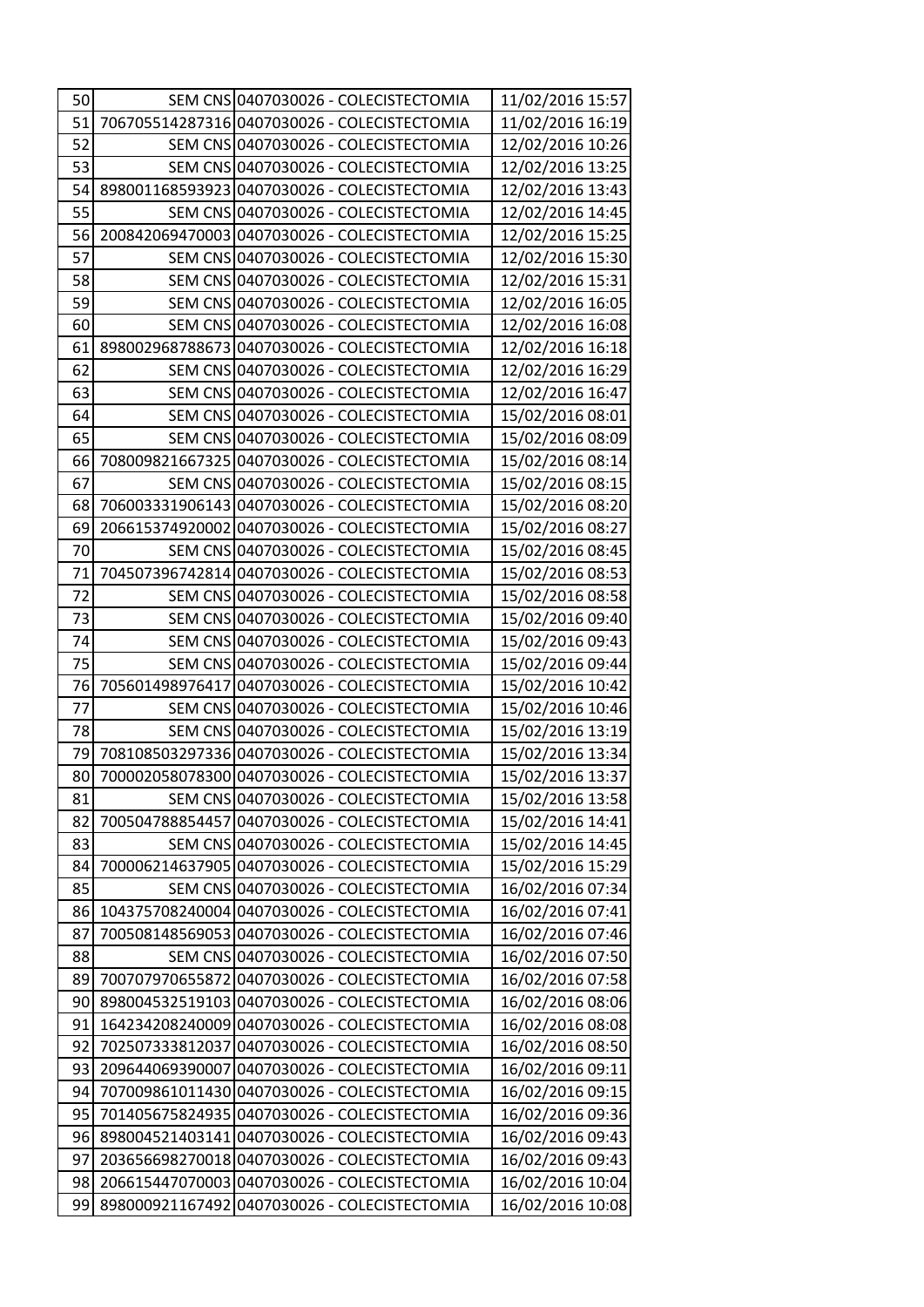| 100 |                 | 700803977265390 0407030026 - COLECISTECTOMIA     | 16/02/2016 10:11 |
|-----|-----------------|--------------------------------------------------|------------------|
| 101 |                 | 700501950156354 0407030026 - COLECISTECTOMIA     | 16/02/2016 10:14 |
| 102 |                 | SEM CNS 0407030026 - COLECISTECTOMIA             | 16/02/2016 10:19 |
| 103 |                 | 707408064900075 0407030026 - COLECISTECTOMIA     | 16/02/2016 10:24 |
| 104 |                 | 705205408821173 0407030026 - COLECISTECTOMIA     | 16/02/2016 10:27 |
| 105 |                 | 898001272209204 0407030026 - COLECISTECTOMIA     | 16/02/2016 10:41 |
| 106 |                 | 706507309598198 0407030026 - COLECISTECTOMIA     | 16/02/2016 10:50 |
| 107 |                 | 706908199905633 0407030026 - COLECISTECTOMIA     | 16/02/2016 14:39 |
| 108 |                 | 704603695254124 0407030026 - COLECISTECTOMIA     | 16/02/2016 14:42 |
| 109 |                 | 702403522247423 0407030026 - COLECISTECTOMIA     | 16/02/2016 14:45 |
| 110 |                 | 898000921167492 0407030026 - COLECISTECTOMIA     | 16/02/2016 14:46 |
| 111 |                 | 708109590204936 0407030026 - COLECISTECTOMIA     | 16/02/2016 15:05 |
| 112 |                 | 704204242959384 0407030026 - COLECISTECTOMIA     | 16/02/2016 15:07 |
| 113 |                 | 700506900714250 0407030026 - COLECISTECTOMIA     | 16/02/2016 15:10 |
| 114 |                 | 702000311667288 0407030026 - COLECISTECTOMIA     | 16/02/2016 15:14 |
| 115 |                 | 704100692161550 0407030026 - COLECISTECTOMIA     | 16/02/2016 15:46 |
| 116 |                 | 700709998558075 0407030026 - COLECISTECTOMIA     | 17/02/2016 07:13 |
| 117 |                 | 703207695005492 0407030026 - COLECISTECTOMIA     | 17/02/2016 07:21 |
| 118 |                 | 898000921598043 0407030026 - COLECISTECTOMIA     | 17/02/2016 07:22 |
| 119 |                 | 706508307943794 0407030026 - COLECISTECTOMIA     | 17/02/2016 07:23 |
| 120 |                 | 898002973479624 0407030026 - COLECISTECTOMIA     | 17/02/2016 07:31 |
| 121 |                 | 898003724019507 0407030026 - COLECISTECTOMIA     | 17/02/2016 07:35 |
| 122 |                 | 700509964684150 0407030026 - COLECISTECTOMIA     | 17/02/2016 07:43 |
| 123 |                 | 203656698270018 0407030026 - COLECISTECTOMIA     | 17/02/2016 07:44 |
| 124 |                 | 705008666323758 0407030026 - COLECISTECTOMIA     | 17/02/2016 07:49 |
| 125 |                 | 898000921163039 0407030026 - COLECISTECTOMIA     | 17/02/2016 07:58 |
| 126 |                 | 701006874275596 0407030026 - COLECISTECTOMIA     | 17/02/2016 08:10 |
| 127 |                 | 200449975950018 0407030026 - COLECISTECTOMIA     | 17/02/2016 08:13 |
| 128 |                 | 898002751601067 0407030026 - COLECISTECTOMIA     | 17/02/2016 08:27 |
| 129 |                 | 898003420822776 0407030026 - COLECISTECTOMIA     | 17/02/2016 08:34 |
|     |                 | 130 708008363972029 0407030026 - COLECISTECTOMIA | 17/02/2016 09:06 |
|     |                 | 131 706802204697725 0407030026 - COLECISTECTOMIA | 17/02/2016 09:10 |
| 132 |                 | 708503375288471 0407030026 - COLECISTECTOMIA     | 17/02/2016 09:14 |
| 133 |                 | 708407249507660 0407030026 - COLECISTECTOMIA     | 17/02/2016 09:15 |
| 134 |                 | 701207093310614 0407030026 - COLECISTECTOMIA     | 17/02/2016 09:25 |
| 135 |                 | 705005003853756 0407030026 - COLECISTECTOMIA     | 17/02/2016 09:27 |
|     |                 | 136 700203951034427 0407030026 - COLECISTECTOMIA | 17/02/2016 09:29 |
| 137 |                 | 708109575663836 0407030026 - COLECISTECTOMIA     | 17/02/2016 09:30 |
| 138 |                 | 706108018428460 0407030026 - COLECISTECTOMIA     | 17/02/2016 10:33 |
| 139 |                 | 704300504887291 0407030026 - COLECISTECTOMIA     | 17/02/2016 10:37 |
| 140 |                 | 704005800341963 0407030026 - COLECISTECTOMIA     | 17/02/2016 10:44 |
| 141 |                 | 203804684030008 0407030026 - COLECISTECTOMIA     | 17/02/2016 10:47 |
| 142 |                 | 898002343928764 0407030026 - COLECISTECTOMIA     | 17/02/2016 10:54 |
| 143 |                 | 704800581121341 0407030026 - COLECISTECTOMIA     | 17/02/2016 10:58 |
| 144 | 898004799086857 | 0407030026 - COLECISTECTOMIA                     | 17/02/2016 13:08 |
| 145 |                 | 702400062341224 0407030026 - COLECISTECTOMIA     | 17/02/2016 13:15 |
| 146 |                 | 206827697400000 0407030026 - COLECISTECTOMIA     | 17/02/2016 13:27 |
| 147 |                 | 701807223711073 0407030026 - COLECISTECTOMIA     | 17/02/2016 13:54 |
| 148 |                 | 700306971943440 0407030026 - COLECISTECTOMIA     | 17/02/2016 14:12 |
| 149 |                 | 705605471326016 0407030026 - COLECISTECTOMIA     | 17/02/2016 14:34 |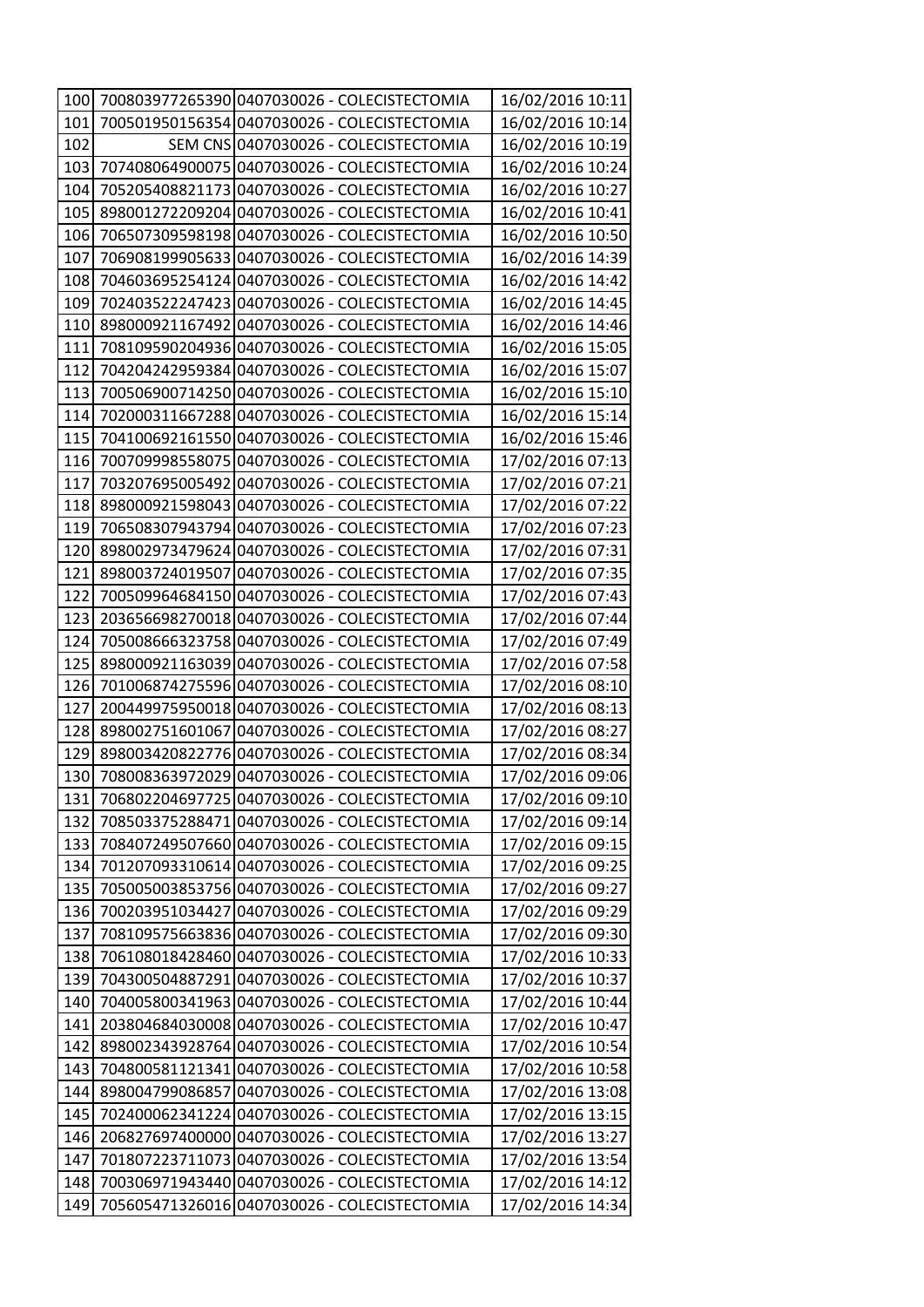| 150 |                 | 706102897641730 0407030026 - COLECISTECTOMIA | 17/02/2016 15:42 |
|-----|-----------------|----------------------------------------------|------------------|
| 151 |                 | 700707995634976 0407030026 - COLECISTECTOMIA | 17/02/2016 15:55 |
| 152 |                 | 702004311643889 0407030026 - COLECISTECTOMIA | 17/02/2016 16:03 |
| 153 |                 | 708009369398120 0407030026 - COLECISTECTOMIA | 18/02/2016 08:52 |
| 154 |                 | 898050008548678 0407030026 - COLECISTECTOMIA | 08/03/2016 14:01 |
| 155 |                 | 700207921247728 0407030026 - COLECISTECTOMIA | 21/03/2016 07:34 |
| 156 |                 | 700108820034690 0407030026 - COLECISTECTOMIA | 22/03/2016 07:45 |
| 157 | 700003144887204 | 0407030026 - COLECISTECTOMIA                 | 22/03/2016 08:20 |
| 158 |                 | 706603581991010 0407030026 - COLECISTECTOMIA | 06/04/2016 07:16 |
| 159 | 207398104770001 | 0407030026 - COLECISTECTOMIA                 | 06/04/2016 07:21 |
| 160 |                 | 705000283096654 0407030026 - COLECISTECTOMIA | 06/04/2016 07:32 |
| 161 |                 | 121082255620005 0407030026 - COLECISTECTOMIA | 18/04/2016 12:48 |
| 162 | 89800298992832  | 0407030026 - COLECISTECTOMIA                 | 18/04/2016 12:54 |
| 163 | 705005491216157 | 0407030026 - COLECISTECTOMIA                 | 18/04/2016 12:59 |
| 164 | 700800997652583 | 0407030026 - COLECISTECTOMIA                 | 18/04/2016 13:11 |
| 165 |                 | 708401257132462 0407030026 - COLECISTECTOMIA | 18/04/2016 13:16 |
| 166 |                 | 706201066945065 0407030026 - COLECISTECTOMIA | 19/04/2016 07:20 |
| 167 | 898004101652017 | 0407030026 - COLECISTECTOMIA                 | 06/05/2016 07:51 |
| 168 |                 | 8980034306030310407030026 - COLECISTECTOMIA  | 06/05/2016 07:57 |
| 169 |                 | 898004830564778 0407030026 - COLECISTECTOMIA | 18/05/2016 08:11 |
| 170 |                 | 703107376423360 0407030026 - COLECISTECTOMIA | 18/05/2016 08:17 |
| 171 |                 | 709601676040679 0407030026 - COLECISTECTOMIA | 18/05/2016 08:29 |
| 172 |                 | 700500718859057 0407030026 - COLECISTECTOMIA | 18/05/2016 09:06 |
| 173 |                 | 706906156989337 0407030026 - COLECISTECTOMIA | 18/05/2016 09:14 |
| 174 |                 | 702106769811790 0407030026 - COLECISTECTOMIA | 18/05/2016 09:37 |
| 175 |                 | 707804601099719 0407030026 - COLECISTECTOMIA | 18/05/2016 10:02 |
| 176 | 706805265392722 | 0407030026 - COLECISTECTOMIA                 | 18/05/2016 13:25 |
| 177 | 703404432546900 | 0407030026 - COLECISTECTOMIA                 | 18/05/2016 13:35 |
| 178 | 707001821267933 | 0407030026 - COLECISTECTOMIA                 | 19/05/2016 07:52 |
| 179 | 701207036813017 | 0407030026 - COLECISTECTOMIA                 | 08/02/2017 15:47 |
| 180 |                 | 206835122550004 0407030026 - COLECISTECTOMIA | 08/02/2017 16:10 |
| 181 |                 | 701007858874996 0407030026 - COLECISTECTOMIA | 08/02/2017 16:40 |
| 182 |                 | 705002029970455 0407030026 - COLECISTECTOMIA | 09/02/2017 15:19 |
| 183 |                 | 898001261447095 0407030026 - COLECISTECTOMIA | 03/03/2017 08:59 |
| 184 |                 | 898002334484476 0407030026 - COLECISTECTOMIA | 03/04/2017 16:09 |
| 185 |                 | 898001168621870 0407030026 - COLECISTECTOMIA | 03/04/2017 16:12 |
| 186 |                 | 708104562755430 0407030026 - COLECISTECTOMIA | 03/04/2017 16:18 |
| 187 |                 | 207100415480018 0407030026 - COLECISTECTOMIA | 03/04/2017 16:30 |
| 188 |                 | 898002705711211 0407030026 - COLECISTECTOMIA | 03/04/2017 16:39 |
| 189 |                 | 700305439586840 0407030026 - COLECISTECTOMIA | 03/04/2017 16:44 |
| 190 |                 | 898003278185767 0407030026 - COLECISTECTOMIA | 08/06/2017 15:23 |
| 191 |                 | 133227323460000 0407030026 - COLECISTECTOMIA | 08/06/2017 16:06 |
| 192 |                 | 898002920014686 0407030026 - COLECISTECTOMIA | 09/06/2017 07:27 |
| 193 |                 | 898002311897529 0407030026 - COLECISTECTOMIA | 09/06/2017 07:38 |
| 194 |                 | 702409502529925 0407030026 - COLECISTECTOMIA | 09/06/2017 08:16 |
| 195 |                 | 128396553400001 0407030026 - COLECISTECTOMIA | 09/06/2017 08:23 |
| 196 |                 | 898003403549145 0407030026 - COLECISTECTOMIA | 09/06/2017 09:14 |
| 197 |                 | 207100424040009 0407030026 - COLECISTECTOMIA | 09/06/2017 09:17 |
| 198 |                 | 129543633490000 0407030026 - COLECISTECTOMIA | 09/06/2017 09:22 |
| 199 |                 | 707801675211013 0407030026 - COLECISTECTOMIA | 09/06/2017 09:26 |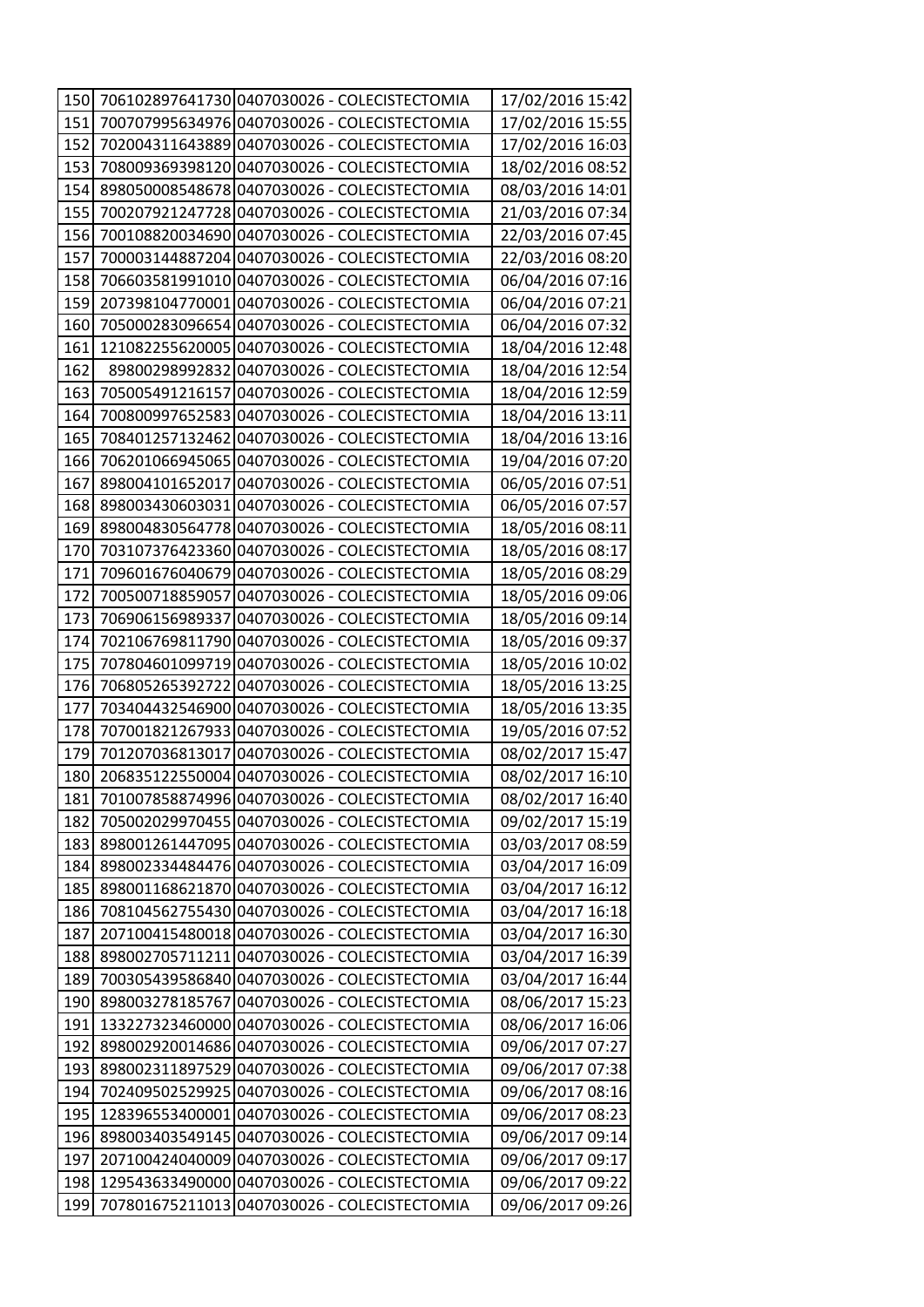| 200         |                 | 209233914810003 0407030026 - COLECISTECTOMIA | 14/09/2017 10:03 |
|-------------|-----------------|----------------------------------------------|------------------|
| 201         |                 | 206835141930003 0407030026 - COLECISTECTOMIA | 14/09/2017 10:13 |
| 202         |                 | 703303262562110 0407030026 - COLECISTECTOMIA | 14/09/2017 10:18 |
| 203         |                 | 210271681500009 0407030026 - COLECISTECTOMIA | 11/01/2018 07:41 |
| 204         |                 | 703206676625293 0407030026 - COLECISTECTOMIA | 11/01/2018 07:57 |
| 205         |                 | 708508335373871 0407030026 - COLECISTECTOMIA | 11/01/2018 08:15 |
| 206         |                 | 700005654346606 0407030026 - COLECISTECTOMIA | 11/01/2018 08:32 |
| <b>2071</b> |                 | 898002969706182 0407030026 - COLECISTECTOMIA | 11/01/2018 08:37 |
| 208         |                 | 163706502190004 0407030026 - COLECISTECTOMIA | 11/01/2018 08:42 |
| 209         |                 | 898050057947068 0407030026 - COLECISTECTOMIA | 11/01/2018 08:54 |
| 210         |                 | 703209677854191 0407030026 - COLECISTECTOMIA | 11/01/2018 10:43 |
| 211         |                 | 705604443106715 0407030026 - COLECISTECTOMIA | 11/01/2018 13:26 |
| 212         |                 | 160146380680003 0407030026 - COLECISTECTOMIA | 11/01/2018 13:30 |
| 213         |                 | 705007099034753 0407030026 - COLECISTECTOMIA | 11/01/2018 13:36 |
| 214         |                 | 898002941286359 0407030026 - COLECISTECTOMIA | 11/01/2018 13:50 |
| 215         |                 | 702607234287847 0407030026 - COLECISTECTOMIA | 11/01/2018 14:00 |
| 216         | 704205730850781 | 0407030026 - COLECISTECTOMIA                 | 11/01/2018 14:42 |
| 217         | 706802225815727 | 0407030026 - COLECISTECTOMIA                 | 11/01/2018 14:47 |
| 218         |                 | 700300915125236 0407030026 - COLECISTECTOMIA | 11/01/2018 14:56 |
| 219         |                 | 898001452252981 0407030026 - COLECISTECTOMIA | 12/02/2019 15:16 |
| 220         | 898000475042117 | 0407030026 - COLECISTECTOMIA                 | 12/02/2019 16:58 |
| 221         | 898003472769892 | 0407030026 - COLECISTECTOMIA                 | 13/02/2019 07:37 |
| 222         | 898002346530117 | 0407030026 - COLECISTECTOMIA                 | 13/02/2019 09:02 |
| 223         | 898002339933112 | 0407030026 - COLECISTECTOMIA                 | 13/02/2019 09:13 |
| 224         |                 | 164234340510018 0407030026 - COLECISTECTOMIA | 13/02/2019 09:29 |
| 225         |                 | 163654176250002 0407030026 - COLECISTECTOMIA | 13/02/2019 09:52 |
| 226         | 705007221558154 | 0407030026 - COLECISTECTOMIA                 | 13/02/2019 10:05 |
| 227         |                 | 898002345834058 0407030026 - COLECISTECTOMIA | 13/02/2019 10:58 |
| 228         |                 | 898001168620998 0407030026 - COLECISTECTOMIA | 13/02/2019 13:57 |
| 229         |                 | 898050091427691 0407030026 - COLECISTECTOMIA | 13/02/2019 14:25 |
| 230         |                 | 206837781580006 0407030026 - COLECISTECTOMIA | 13/02/2019 14:48 |
| 231         |                 | 203222793500009 0407030026 - COLECISTECTOMIA | 13/02/2019 15:08 |
| 232         |                 | 898003711001841 0407030026 - COLECISTECTOMIA | 13/02/2019 15:16 |
| 233         |                 | 898050085421881 0407030026 - COLECISTECTOMIA | 13/02/2019 16:00 |
| 234         |                 | 898003223211065 0407030026 - COLECISTECTOMIA | 13/02/2019 16:21 |
| 235         |                 | 700807943264085 0407030026 - COLECISTECTOMIA | 14/02/2019 09:02 |
| 236         |                 | 706704561277312 0407030026 - COLECISTECTOMIA | 14/02/2019 09:15 |
| 237         |                 | 702900578788775 0407030026 - COLECISTECTOMIA | 14/02/2019 09:23 |
| 238         |                 | 700009452986403 0407030026 - COLECISTECTOMIA | 14/02/2019 10:13 |
| 239         |                 | 702603755061142 0407030026 - COLECISTECTOMIA | 14/02/2019 10:26 |
| 240         |                 | 209639526970005 0407030026 - COLECISTECTOMIA | 14/02/2019 14:57 |
| 241         |                 | 898002304012576 0407030026 - COLECISTECTOMIA | 15/02/2019 14:14 |
| 242         |                 | 700005249748702 0407030026 - COLECISTECTOMIA | 15/02/2019 14:44 |
| 243         | 702602254648840 | 0407030026 - COLECISTECTOMIA                 | 15/02/2019 15:17 |
| 244         |                 | 898003000152204 0407030026 - COLECISTECTOMIA | 15/02/2019 15:25 |
| 245         |                 | 161907227340007 0407030026 - COLECISTECTOMIA | 15/02/2019 15:34 |
| 246         |                 | 164255119830006 0407030026 - COLECISTECTOMIA | 25/02/2019 09:55 |
| 247         |                 | 898002386509895 0407030026 - COLECISTECTOMIA | 11/04/2019 15:03 |
| 248         |                 | 700509780855351 0407030026 - COLECISTECTOMIA | 11/04/2019 15:12 |
| 249         |                 | 706501341199699 0407030026 - COLECISTECTOMIA | 11/04/2019 15:36 |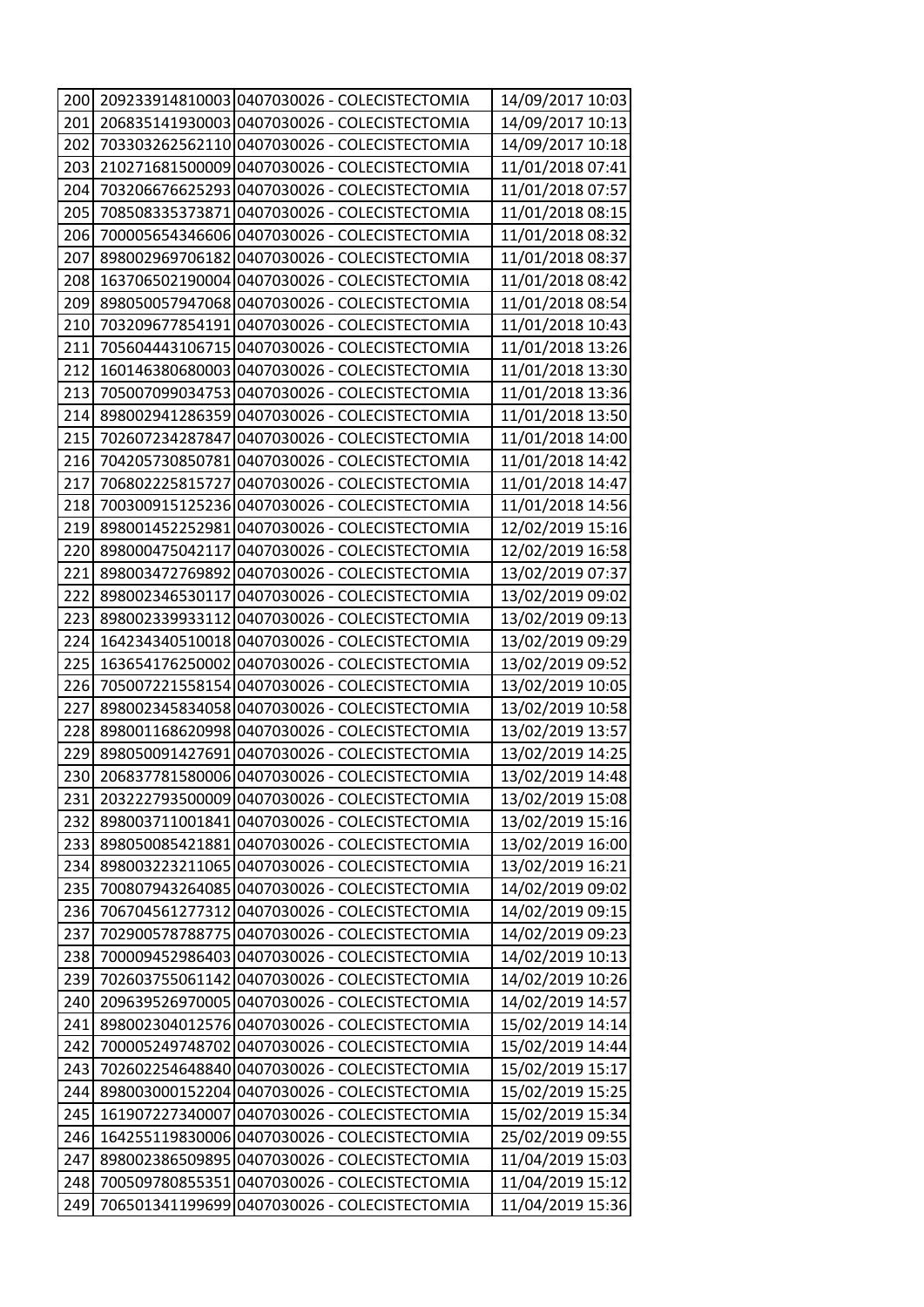| 250  |                 | 898002976872475 0407030026 - COLECISTECTOMIA | 11/04/2019 15:44 |
|------|-----------------|----------------------------------------------|------------------|
| 251  |                 | 704206238872484 0407030026 - COLECISTECTOMIA | 11/04/2019 15:51 |
| 252  |                 | 898002335601719 0407030026 - COLECISTECTOMIA | 11/04/2019 16:01 |
| 253  |                 | 706809785023423 0407030026 - COLECISTECTOMIA | 11/04/2019 16:43 |
| 254  |                 | 898003423323525 0407030026 - COLECISTECTOMIA | 12/04/2019 08:56 |
| 255  |                 | 706804248292722 0407030026 - COLECISTECTOMIA | 12/04/2019 09:32 |
| 256  |                 | 700207908588924 0407030026 - COLECISTECTOMIA | 15/04/2019 08:31 |
| 257  |                 | 123627142860006 0407030026 - COLECISTECTOMIA | 15/04/2019 08:54 |
| 258  |                 | 700507331384252 0407030026 - COLECISTECTOMIA | 16/04/2019 15:08 |
| 259  |                 | 700507157469758 0407030026 - COLECISTECTOMIA | 16/04/2019 15:12 |
| 260  |                 | 207100025770003 0407030026 - COLECISTECTOMIA | 16/04/2019 16:13 |
| 261  |                 | 704707746680535 0407030026 - COLECISTECTOMIA | 16/04/2019 16:18 |
| 262  |                 | 898003317569168 0407030026 - COLECISTECTOMIA | 16/04/2019 16:24 |
| 263  |                 | 700604950532064 0407030026 - COLECISTECTOMIA | 16/04/2019 16:25 |
| 264  |                 | 165450118130002 0407030026 - COLECISTECTOMIA | 16/04/2019 16:30 |
| 265  |                 | 898002317530678 0407030026 - COLECISTECTOMIA | 16/04/2019 16:37 |
| 266  |                 | 898002322171885 0407030026 - COLECISTECTOMIA | 17/04/2019 09:16 |
| 267  |                 | 707803605954213 0407030026 - COLECISTECTOMIA | 17/04/2019 09:33 |
| 268  |                 | 704202700303984 0407030026 - COLECISTECTOMIA | 17/04/2019 09:49 |
| 269  |                 | 898002381201868 0407030026 - COLECISTECTOMIA | 17/04/2019 15:21 |
| 270  |                 | 708405768790361 0407030026 - COLECISTECTOMIA | 17/04/2019 15:25 |
| 271  |                 | 898004128441912 0407030026 - COLECISTECTOMIA | 17/04/2019 15:36 |
| 272  |                 | 898002974479334 0407030026 - COLECISTECTOMIA | 23/04/2019 13:52 |
| 273  |                 | 705002042593856 0407030026 - COLECISTECTOMIA | 23/04/2019 14:10 |
| 274  |                 | 898004138790901 0407030026 - COLECISTECTOMIA | 23/04/2019 15:49 |
| 275  |                 | 898050004315784 0407030026 - COLECISTECTOMIA | 23/04/2019 15:53 |
| 276I |                 | 160149826720002 0407030026 - COLECISTECTOMIA | 23/04/2019 15:55 |
| 277  |                 | 700507790076051 0407030026 - COLECISTECTOMIA | 23/04/2019 16:05 |
| 278  |                 | 122745000980000 0407030026 - COLECISTECTOMIA | 23/04/2019 16:07 |
| 279  |                 | 706203008063162 0407030026 - COLECISTECTOMIA | 23/04/2019 16:09 |
| 280  |                 | 210271689750004 0407030026 - COLECISTECTOMIA | 23/04/2019 16:13 |
| 281  |                 | 898003491076287 0407030026 - COLECISTECTOMIA | 23/04/2019 16:24 |
| 282  | 701807270331877 | 0407030026 - COLECISTECTOMIA                 | 23/04/2019 16:29 |
| 283  |                 | 705003680756254 0407030026 - COLECISTECTOMIA | 23/04/2019 16:34 |
| 284  |                 | 898004005308564 0407030026 - COLECISTECTOMIA | 23/04/2019 16:36 |
| 285  |                 | 207100420560008 0407030026 - COLECISTECTOMIA | 23/04/2019 16:39 |
| 286  |                 | 123373810740007 0407030026 - COLECISTECTOMIA | 23/04/2019 16:41 |
| 287  |                 | 207100317550003 0407030026 - COLECISTECTOMIA | 23/04/2019 16:42 |
| 288  |                 | 898050071134273 0407030026 - COLECISTECTOMIA | 13/05/2019 09:25 |
| 289  |                 | 898002373997314 0407030026 - COLECISTECTOMIA | 13/05/2019 09:38 |
| 290  |                 | 163712356060004 0407030026 - COLECISTECTOMIA | 13/05/2019 09:47 |
| 291  |                 | 898002968189044 0407030026 - COLECISTECTOMIA | 13/05/2019 09:50 |
| 292  |                 | 704800523535945 0407030026 - COLECISTECTOMIA | 13/05/2019 10:15 |
| 293  |                 | 898002371038336 0407030026 - COLECISTECTOMIA | 13/05/2019 10:44 |
| 294  |                 | 898004031372681 0407030026 - COLECISTECTOMIA | 13/05/2019 13:58 |
| 295  |                 | 706802261468322 0407030026 - COLECISTECTOMIA | 13/05/2019 14:08 |
| 296  |                 | 704105837065950 0407030026 - COLECISTECTOMIA | 13/05/2019 14:16 |
| 297  |                 | 165406874010007 0407030026 - COLECISTECTOMIA | 13/05/2019 14:19 |
| 298  |                 | 702004800759588 0407030026 - COLECISTECTOMIA | 13/05/2019 14:31 |
| 299  |                 | 898003258285626 0407030026 - COLECISTECTOMIA | 14/05/2019 09:44 |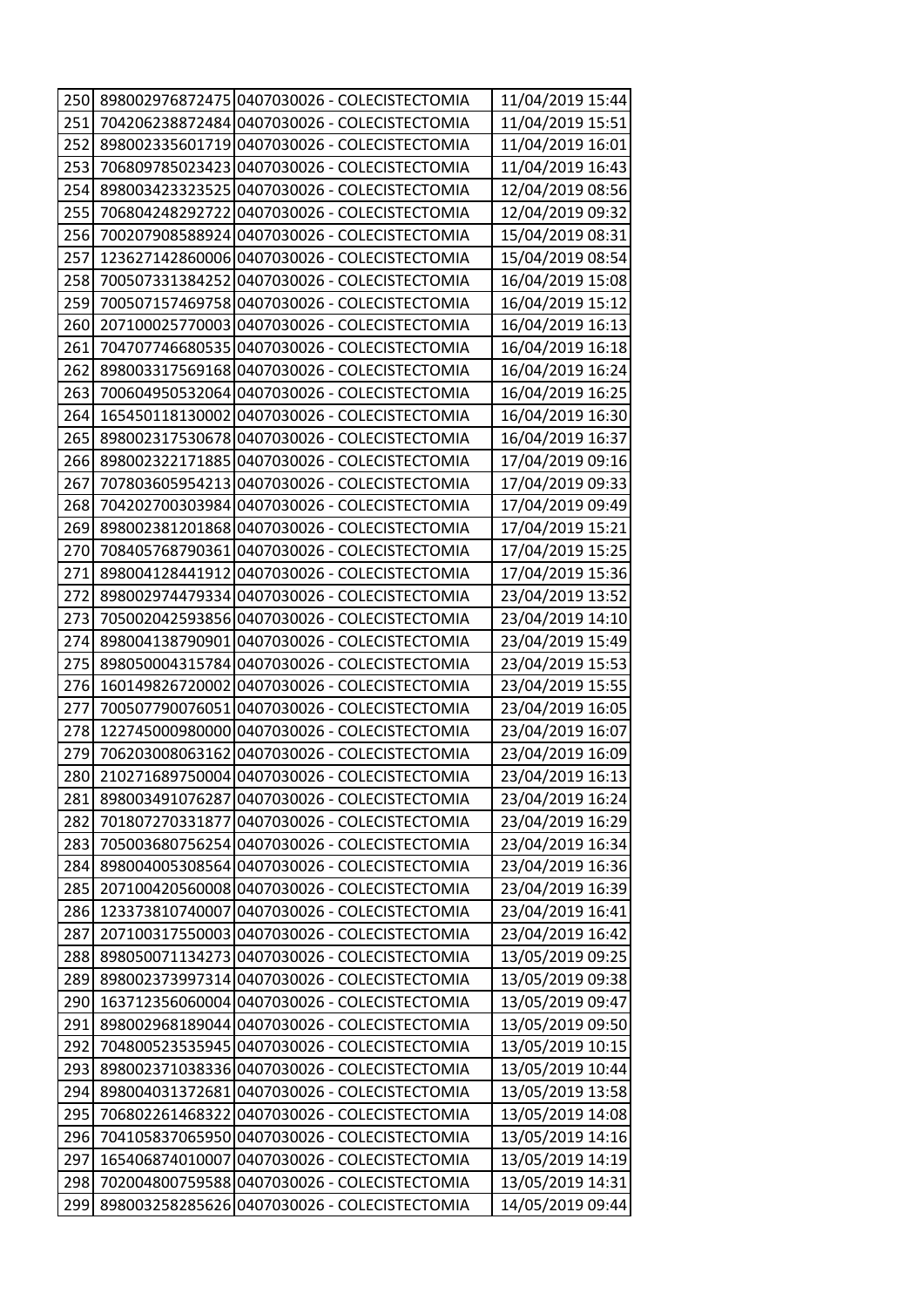| 300  |                 | 161212355520018 0407030026 - COLECISTECTOMIA | 14/05/2019 09:51 |
|------|-----------------|----------------------------------------------|------------------|
| 301  |                 | 706209599809868 0407030026 - COLECISTECTOMIA | 14/05/2019 09:57 |
| 302  |                 | 898000446537472 0407030026 - COLECISTECTOMIA | 14/05/2019 10:10 |
| 303  |                 | 898002371740324 0407030026 - COLECISTECTOMIA | 14/05/2019 10:28 |
| 304  |                 | 203804680630000 0407030026 - COLECISTECTOMIA | 14/05/2019 10:38 |
| 305  |                 | 161213546590003 0407030026 - COLECISTECTOMIA | 14/05/2019 14:05 |
| 306  |                 | 898002954302218 0407030026 - COLECISTECTOMIA | 14/05/2019 14:09 |
| 307  |                 | 898003493059452 0407030026 - COLECISTECTOMIA | 14/05/2019 14:16 |
| 308  |                 | 162522257200006 0407030026 - COLECISTECTOMIA | 14/05/2019 14:31 |
| 309  |                 | 164233882380005 0407030026 - COLECISTECTOMIA | 14/05/2019 14:36 |
| 310  |                 | 898050062554354 0407030026 - COLECISTECTOMIA | 14/05/2019 14:45 |
| 311  |                 | 708307734221960 0407030026 - COLECISTECTOMIA | 14/05/2019 14:48 |
| 312  | 705009888514852 | 0407030026 - COLECISTECTOMIA                 | 14/05/2019 15:08 |
| 313  |                 | 898000916058451 0407030026 - COLECISTECTOMIA | 14/05/2019 15:10 |
| 314  | 700006759696802 | 0407030026 - COLECISTECTOMIA                 | 14/05/2019 15:15 |
| 315  |                 | 702708693089360 0407030026 - COLECISTECTOMIA | 14/05/2019 15:18 |
| 316  |                 | 898004033575784 0407030026 - COLECISTECTOMIA | 14/05/2019 15:21 |
| 317  | 703409779533600 | 0407030026 - COLECISTECTOMIA                 | 14/05/2019 15:23 |
| 318  |                 | 898004139824508 0407030026 - COLECISTECTOMIA | 14/05/2019 15:24 |
| 319  |                 | 210169222660004 0407030026 - COLECISTECTOMIA | 14/05/2019 15:39 |
| 320  |                 | 708408727010364 0407030026 - COLECISTECTOMIA | 14/05/2019 15:42 |
| 321  |                 | 166020293990009 0407030026 - COLECISTECTOMIA | 14/05/2019 15:49 |
| 322  |                 | 898004187179196 0407030026 - COLECISTECTOMIA | 14/05/2019 15:51 |
| 323  |                 | 702801616449768 0407030026 - COLECISTECTOMIA | 14/05/2019 15:55 |
| 324I |                 | 898002974913034 0407030026 - COLECISTECTOMIA | 14/05/2019 16:02 |
| 325  |                 | 705107461986370 0407030026 - COLECISTECTOMIA | 14/05/2019 16:09 |
| 326  | 702302178144010 | 0407030026 - COLECISTECTOMIA                 | 15/05/2019 09:47 |
| 327  |                 | 702707139103660 0407030026 - COLECISTECTOMIA | 15/05/2019 10:01 |
| 328  |                 | 898050065555076 0407030026 - COLECISTECTOMIA | 15/05/2019 10:11 |
| 329  |                 | 122505559680004 0407030026 - COLECISTECTOMIA | 15/05/2019 10:16 |
| 330  |                 | 705008830590652 0407030026 - COLECISTECTOMIA | 15/05/2019 15:05 |
| 331  |                 | 705008435256052 0407030026 - COLECISTECTOMIA | 15/05/2019 15:09 |
| 332  |                 | 702809113935465 0407030026 - COLECISTECTOMIA | 15/05/2019 15:16 |
| 333  |                 | 898000921149591 0407030026 - COLECISTECTOMIA | 15/05/2019 15:35 |
| 334  |                 | 898000921144514 0407030026 - COLECISTECTOMIA | 15/05/2019 16:39 |
| 335  |                 | 700403965729846 0407030026 - COLECISTECTOMIA | 16/05/2019 09:46 |
| 336  |                 | 162520395280003 0407030026 - COLECISTECTOMIA | 16/05/2019 15:07 |
| 337  |                 | 707408044366073 0407030026 - COLECISTECTOMIA | 16/05/2019 15:19 |
| 338  |                 | 206615302500007 0407030026 - COLECISTECTOMIA | 16/05/2019 15:37 |
| 339  |                 | 204211114150006 0407030026 - COLECISTECTOMIA | 17/05/2019 13:53 |
| 340  |                 | 705606466055310 0407030026 - COLECISTECTOMIA | 17/05/2019 14:23 |
| 341  |                 | 701401673704238 0407030026 - COLECISTECTOMIA | 17/05/2019 14:43 |
| 342  |                 | 702807676042562 0407030026 - COLECISTECTOMIA | 17/05/2019 15:09 |
| 343  |                 | 207398083400006 0407030026 - COLECISTECTOMIA | 20/05/2019 14:12 |
| 344  |                 | 700501335351558 0407030026 - COLECISTECTOMIA | 20/05/2019 14:18 |
| 345  | 706209030289467 | 0407030026 - COLECISTECTOMIA                 | 20/05/2019 16:02 |
| 346  |                 | 709006892411418 0407030026 - COLECISTECTOMIA | 21/05/2019 14:00 |
| 347  |                 | 898001168620823 0407030026 - COLECISTECTOMIA | 21/05/2019 14:07 |
| 348  |                 | 708107504376735 0407030026 - COLECISTECTOMIA | 21/05/2019 14:29 |
| 349  |                 | 700506578833951 0407030026 - COLECISTECTOMIA | 21/05/2019 14:41 |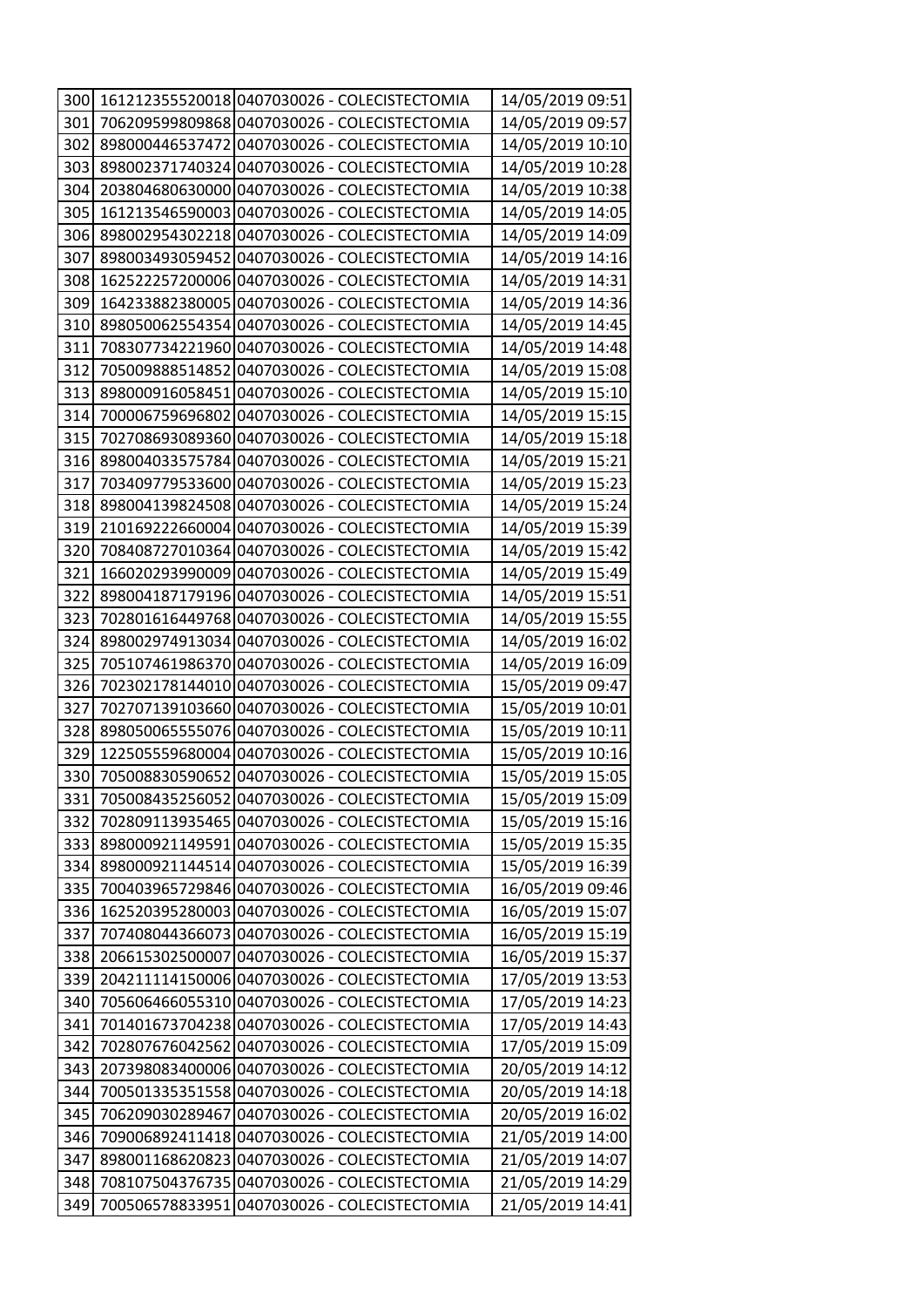| 350  |                 | 708604088218781 0407030026 - COLECISTECTOMIA | 23/05/2019 13:28 |
|------|-----------------|----------------------------------------------|------------------|
| 351  |                 | 898001176481780 0407030026 - COLECISTECTOMIA | 31/05/2019 08:18 |
| 352  |                 | 705000242034859 0407030026 - COLECISTECTOMIA | 14/06/2019 14:09 |
| 353  |                 | 705007640572857 0407030026 - COLECISTECTOMIA | 04/07/2019 16:15 |
| 354  |                 | 703403225259417 0407030026 - COLECISTECTOMIA | 05/07/2019 15:43 |
| 355  |                 | 708900779239115 0407030026 - COLECISTECTOMIA | 03/09/2019 14:56 |
| 356  |                 | 704603647229123 0407030026 - COLECISTECTOMIA | 23/09/2019 13:46 |
| 357  |                 | 898050005012971 0407030026 - COLECISTECTOMIA | 25/09/2019 15:31 |
| 358  |                 | 898002975932261 0407030026 - COLECISTECTOMIA | 27/09/2019 09:52 |
| 359  |                 | 898001174675995 0407030026 - COLECISTECTOMIA | 27/09/2019 14:20 |
| 360  |                 | 704207797034082 0407030026 - COLECISTECTOMIA | 10/10/2019 16:06 |
| 361  |                 | 898003250300243 0407030026 - COLECISTECTOMIA | 10/10/2019 16:30 |
| 362  |                 | 203804677760004 0407030026 - COLECISTECTOMIA | 11/10/2019 08:26 |
| 363  |                 | 703105814256360 0407030026 - COLECISTECTOMIA | 11/10/2019 08:42 |
| 364  |                 | 898004802486687 0407030026 - COLECISTECTOMIA | 14/10/2019 13:28 |
| 365  |                 | 898000921562375 0407030026 - COLECISTECTOMIA | 14/11/2019 13:22 |
| 366  |                 | 706807270036620 0407030026 - COLECISTECTOMIA | 26/11/2019 13:35 |
| 367  |                 | 124339905150006 0407030026 - COLECISTECTOMIA | 12/12/2019 13:48 |
| 368  |                 | 706207031290963 0407030026 - COLECISTECTOMIA | 12/12/2019 14:00 |
| 369  |                 | 702106854780470 0407030026 - COLECISTECTOMIA | 12/12/2019 14:09 |
| 370  |                 | 700504311811357 0407030026 - COLECISTECTOMIA | 12/12/2019 14:21 |
| 371  |                 | 706900139877032 0407030026 - COLECISTECTOMIA | 03/01/2020 08:04 |
| 372  |                 | 898002330608952 0407030026 - COLECISTECTOMIA | 06/02/2020 10:37 |
| 373  |                 | 702662254648840 0407030026 - COLECISTECTOMIA | 06/02/2020 15:07 |
| 374  |                 | 700000834227309 0407030026 - COLECISTECTOMIA | 10/02/2020 09:03 |
| 375  |                 | 127510075640000 0407030026 - COLECISTECTOMIA | 13/02/2020 10:16 |
| 376I | 706804704976722 | 0407030026 - COLECISTECTOMIA                 | 17/02/2020 08:19 |
| 377  |                 | 706202565298066 0407030026 - COLECISTECTOMIA | 18/02/2020 09:49 |
| 378  |                 | 898001193149446 0407030026 - COLECISTECTOMIA | 18/02/2020 14:43 |
| 379  |                 | 898004004100773 0407030026 - COLECISTECTOMIA | 04/03/2020 15:11 |
| 380  |                 | 704204733096289 0407030026 - COLECISTECTOMIA | 09/03/2020 10:01 |
| 381  |                 | 702007894322084 0407030026 - COLECISTECTOMIA | 10/03/2020 14:55 |
| 382  |                 | 705003802295655 0407030026 - COLECISTECTOMIA | 10/03/2020 15:37 |
| 383  |                 | 708007362229526 0407030026 - COLECISTECTOMIA | 16/09/2020 14:45 |
| 384  |                 | 898002334901557 0407030026 - COLECISTECTOMIA | 16/09/2020 14:48 |
| 385  | 898050090582537 | 0407030026 - COLECISTECTOMIA                 | 18/09/2020 13:41 |
| 386  |                 | 700004440655704 0407030026 - COLECISTECTOMIA | 18/09/2020 13:52 |
| 387  |                 | 700203946565630 0407030026 - COLECISTECTOMIA | 18/09/2020 14:15 |
| 388  |                 | 207391407490009 0407030026 - COLECISTECTOMIA | 18/09/2020 14:24 |
| 389  |                 | 704102126212870 0407030026 - COLECISTECTOMIA | 18/09/2020 14:27 |
| 390  |                 | 207100000430004 0407030026 - COLECISTECTOMIA | 18/09/2020 14:41 |
| 391  |                 | 705000008355555 0407030026 - COLECISTECTOMIA | 18/09/2020 15:07 |
| 392  |                 | 206615266360018 0407030026 - COLECISTECTOMIA | 08/10/2020 15:49 |
| 393  |                 | 161974398680004 0407030026 - COLECISTECTOMIA | 19/10/2020 13:41 |
| 394  |                 | 700503545346056 0407030026 - COLECISTECTOMIA | 12/11/2020 15:22 |
| 395  |                 | 708906741229916 0407030026 - COLECISTECTOMIA | 12/11/2020 15:46 |
| 396  |                 | 898004081534855 0407030026 - COLECISTECTOMIA | 12/11/2020 15:59 |
| 397  |                 | 704600662695528 0407030026 - COLECISTECTOMIA | 12/11/2020 16:05 |
| 398  |                 | 702808179364864 0407030026 - COLECISTECTOMIA | 12/11/2020 16:10 |
| 399  |                 | 203656591710002 0407030026 - COLECISTECTOMIA | 12/11/2020 16:13 |